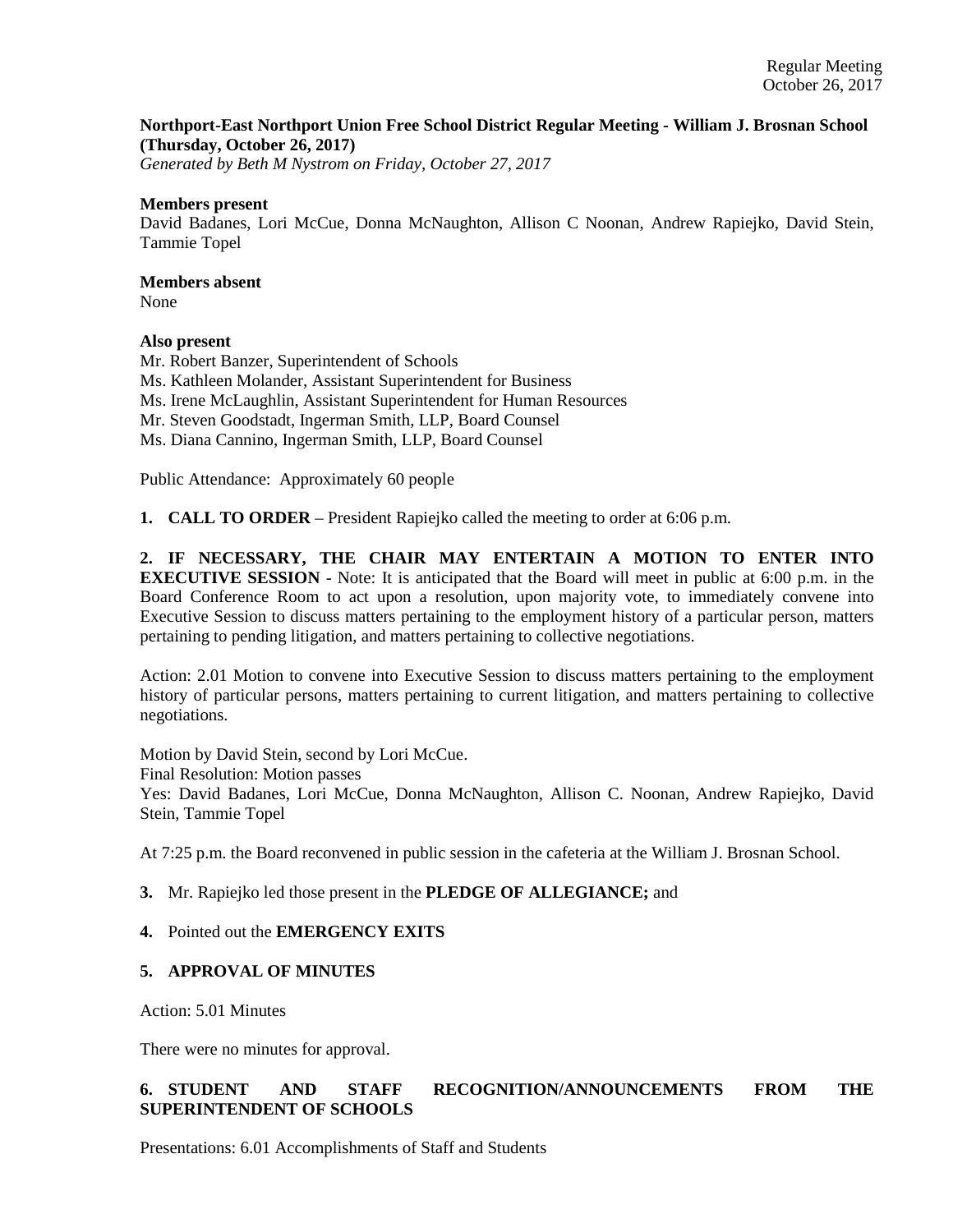6.01.1 Mr. Michael Genovese, Norwood Avenue Elementary School Principal, introduced the following students who attended a "We Day U.N." leadership conference:

Benjamin Bunch, Mairead Carroll, Patrick Clements, Sedona Conforti, Christian Darrigo, Haiden Forster, Masen Forster, Harrison Kuhn, Glenn May, Spencer Murphy, Liam Prasad, Jack Sandin, Finn Tyrer, Molly Ahearne, Lillian Clements, Brendan Fenlon, Wyatt Fredericks, Ava Olsen

6.01.2 Governor Andrew Cuomo has declared the week of October 23 - October 27, 2017 School Board Recognition Week. The Governor declared this special week to commend school board members for their dedicated services to the children of New York State. The seven members of the Board received a Proclamation from New York State Senator Carl Marcellino, commendations from Western Suffolk BOCES, and commendations from the Northport-East Northport School District and PTA Council.

#### Information: 6.02 Upcoming Meetings

President Rapiejko reviewed the upcoming meetings of November 16<sup>th</sup>, November 30<sup>th</sup> and December  $14<sup>th</sup>$ .

Mr. Rapiejko reminded the Board that the BOCES Annual Dinner featuring student work is being held on Thursday, November 30<sup>th</sup> which is the same evening of a scheduled Board meeting. The Board will discuss whether to change the date of that Board meeting under New Business.

**7. COMMUNICATIONS** - Please Note: This is the opportunity for persons who had written letters to the Board to speak to the Board regarding the issues raised in their communications. Speakers are asked to keep their comments brief, and to speak no longer than 5 minutes.

There were no communications requiring Board action.

**8. PUBLIC COMMENT/PARTICIPATION** - Please Note: Community members are invited to share their questions, comments, or concerns with the School Board. When speaking, citizens should state their name and address for the record and limit their presentation to 5 minutes. Where possible, the Board will answer factual questions immediately. A written response may be provided when information is not available. If a response would involve discussion of Board Policy or decisions which might be of interest to citizens not present at the meeting, the Board may place the item on a future meeting agenda.

| Name                                                       | Comment                                                                                                                                                                                                                                                                                                                                                                                                                                                                                                                                                                  |
|------------------------------------------------------------|--------------------------------------------------------------------------------------------------------------------------------------------------------------------------------------------------------------------------------------------------------------------------------------------------------------------------------------------------------------------------------------------------------------------------------------------------------------------------------------------------------------------------------------------------------------------------|
| Mike Gozelski<br><b>Football Booster Club</b><br>President | Suggested that the concession stand be placed in the south end of the field which<br>has more room and the north end of the field be used for handicapped parking.                                                                                                                                                                                                                                                                                                                                                                                                       |
| <b>Antoinette Blanck</b><br><b>UTN</b> President           | Read a statement saying that she was deeply troubled that personal notes that were<br>taken by a member of the UTN for their own reference regarding a personal<br>matter were taken without that person's knowledge and posted on social media.<br>Ms. Blanck stated that the notes are sole property of the United Teachers of<br>Northport and they are not subject to FOIL. The preservation of privacy and<br>confidentiality is very important and it is extremely disturbing that the notes are<br>out on social media with names on them that were not redacted. |

President Rapiejko stated that he appreciated Ms. Blanck coming forward and saying that preservation of confidential discussions is extremely important.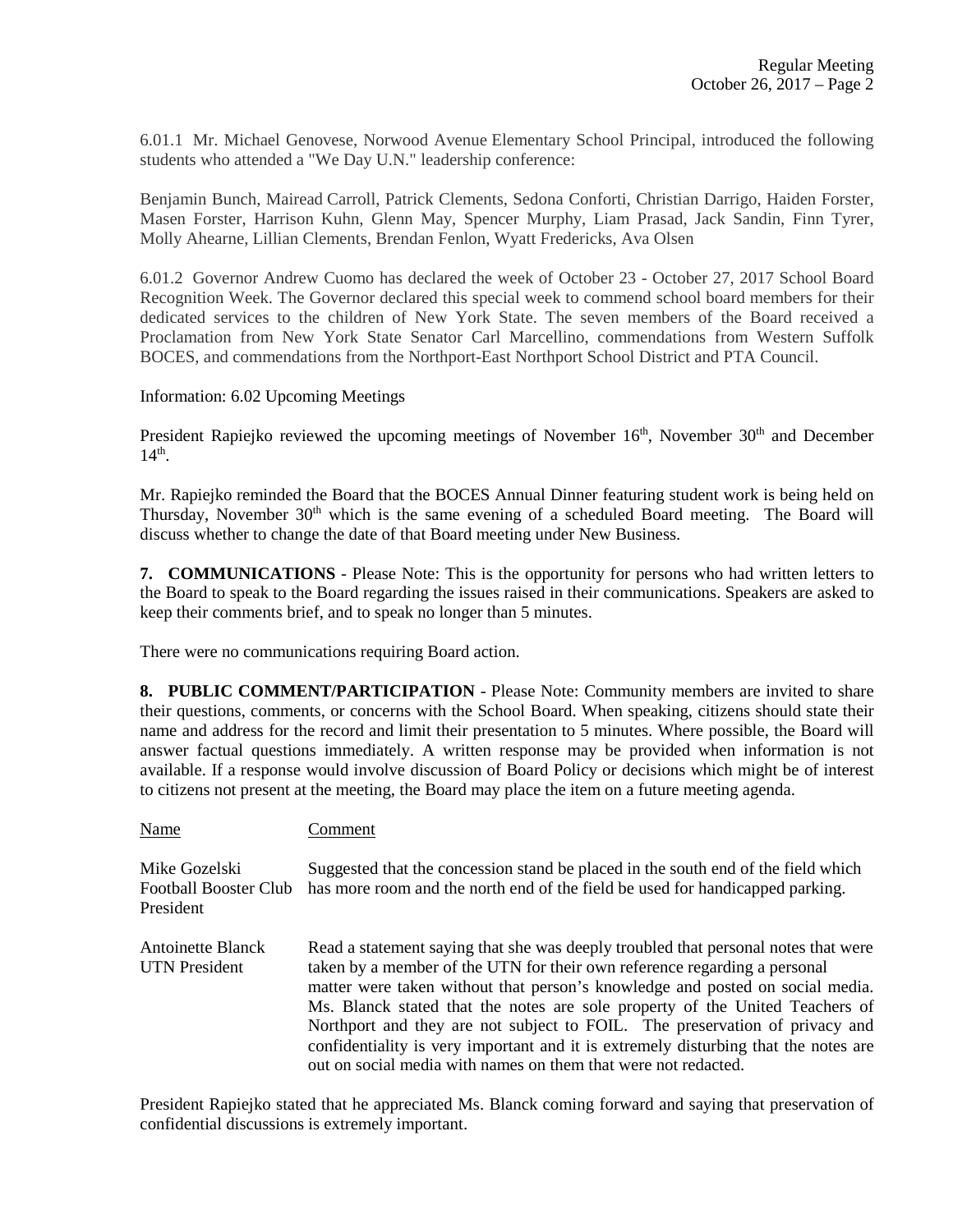### Denise Schwartz Stated that a diesel generator was used to blow out lines at Northport Middle Parent School and several children felt sick from the fumes, there are leaks in the portables and there is a sink hole at Ocean Avenue School. Ms. Schwartz stated that issues need to be addressed in every building.

Superintendent Banzer stated that the sink hole at Ocean Avenue School was noticed before the school opened and it was due to the heavy rains. The students were re-routed into the school. It was inspected by an engineer and architect and will be repaired immediately. Regarding the diesel generator it was outside the school, not near any windows, and the wind blew the fumes toward the school. Students who did not feel well were brought to the nurse and parents were called. JC Broderick was called in to check the air quality and all was ok.

| Nancy Mansour<br>Parent | Stated that the health and safety of the school community is a top priority and the<br>issues at Northport Middle School have been going on for far too long. Ms.<br>Mansour stated that the middle school should be closed and students and staff<br>moved over to the Brosnan Building. |
|-------------------------|-------------------------------------------------------------------------------------------------------------------------------------------------------------------------------------------------------------------------------------------------------------------------------------------|
| Louise Ko               | Stated that last year there was another sink hole at Ocean Avenue School. Ms. Ko                                                                                                                                                                                                          |
| Parent                  | asked what the plan is to remedy this and why is this happening.                                                                                                                                                                                                                          |
| <b>Tracy Bernson</b>    | Asked if it is 100% safe for the students to use the main entrance to Ocean                                                                                                                                                                                                               |
| Parent                  | Avenue School which is a few feet away from the sink hole.                                                                                                                                                                                                                                |

Mr. Banzer stated that it has been inspected and it is safe for the students to use the main entrance.

Action 11. Reorder Agenda

Recommendation reorder the agenda and move item 11 before item 9.

Motion by David Badanes, second by David Stein Final Resolution: Motion Passes Yes: David Badanes, Lori McCue, Donna McNaughton, Allison C Noonan, Andrew Rapiejko, David Stein, Tammie Topel

## **11. PUBLIC WORK SESSION**

Superintendent Banzer presented an overview of the history of Northport Middle School. In 1956 the Senior High School opened on the Middleville Road Campus. In 1966 the new high school opened on Laurel Hill Road and the Middleville campus was named Middleville Junior High. In 1991 due to declining enrollment and fiscal difficulties, the Middle campus was closed. In 1996 due to resurging enrollment the Middleville campus was reopenend and the Laurel Avenue campus was closed.

Through a review of historical documents, primarily from 2000-2001 regarding indoor air quality, according to health and safety incident reports filed there were a number of complaints related to headaches, upset stomach, various smells including mildew, mold and gas, skin rash, itchy skin, dust in the air and on the floors and in a few cases, asthmatic reactions. The documents detail the account of what appeared to be a collaborative effort of the school district, building staff, teacher's union, community members and three professional consultants (Tiffany-Bader, Enviroscience Consultants, and New York Committee on Occupational Safety and Health) in investigating these concerns. The documents also indicate that the results of these findings were reviewed by the New York State Education Department and the Suffolk County Department of Health. The review of records indicate that there were The review of records indicate that there were recommendations such as: the increased maintenance of ventilation systems, review of housekeeping activities; and the repair or abandonment of damaged or antiquated building systems. The extensive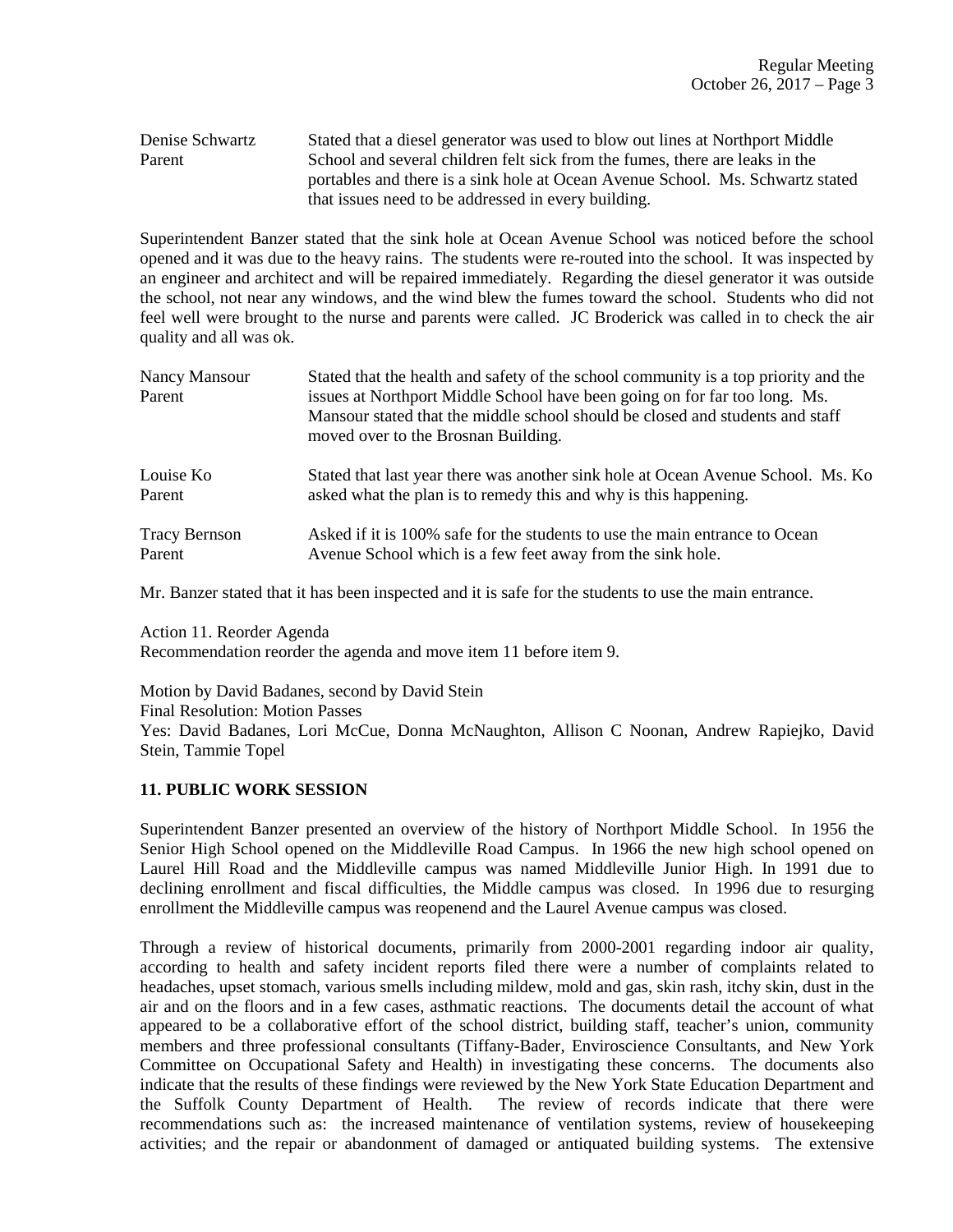remediation plan results in spaces and classrooms that met the recommendations set forth by the various agencies involved during this time period.

In 2011 there was a report from a middle school teacher in room 75 that gas was leaking into the classroom making them feel dizzy and sick. Maintenance staff treated it as a plumbing issue, checked for leaks and assessed trap, filled chase in floor leading to basement (warehouse).

In 2012-2014 "Operation Deep Clean" was instituted for numerous projects throughout the District. Generally, there was a redeployment of staff, particularly on Fridays during the summer to provide additional custodial support to complete projects.

Mr. Banzer viewed the Northport Middle School facility upgrades including capital projects form the late 1990's to 2007, projects from the 2008 bond referendum, and capital projects since 2009 and various upgrades throughout the Northport Middle School campus.

Mr. Banzer reviewed the 2017 plan which is to change the culture/systems, recruit/retain/support leadership and use data to drive decisions which will lead to a model facilities program. Mr. Banzer and Mr. John Moran, Northport Middle School Head Custodian, reviewed the recent maintenance enhancements at Northport Middle School.

There was a discussion regarding the portables at Northport Middle School, districtwide air quality testing, Tools for Schools, drywells throughout the district, the warehouse at Northport Middle School, and the implementation timeline of Tools for Schools.

Discussion: 11.01 Longitudinal Study of Northport Middle School

President Rapiejko stated that community members had asked the Board to do a longitudinal study. The Board requested input from two experts in the field of environmental health, Dr. Kenneth Spaeth and Dr. Lauren Zajac. An outstanding question posed from community members was if the conditions in the classroom could be recreated and then air testing be performed. Dr. Zajac consulted with her team and in the end decided that it could not be done with a level of confidence.

Trustee McCue stated that some community members are saying that the doctors were paid.

Superintendent Banzer stated that as part of the organization the doctors belong to, they volunteer their time. They were not paid by the District.

President Rapiejko stated that Dr. Zajac concluded that there would be no value in doing a longitudinal study as it would be very, very hard to get information that would be valuable. Dr. Zajac would not recommend doing one and suggested the District put that energy and effort into putting an indoor air quality plan in place.

#### Action 11.01 Longitudinal Study

Recommendation to request the administration perform a longitudinal study due to the issues at Northport Middle School

Motion by David Badanes, second by Allison C. Noonan

There was a long discussion by Trustees regarding doing a longitudinal study. Trustee Badanes states that with all the questions given to Dr. Zajac and her opinion, he did not see value in doing a study. Mr. Badanes stated that there are too many variables but he does see value in going forward and fixing things to make sure it doesn't happen again. Trustee Noonan stated she believes the Board has a fiduciary responsibility to protect the health and safety of students and staff and a study may reconcile what has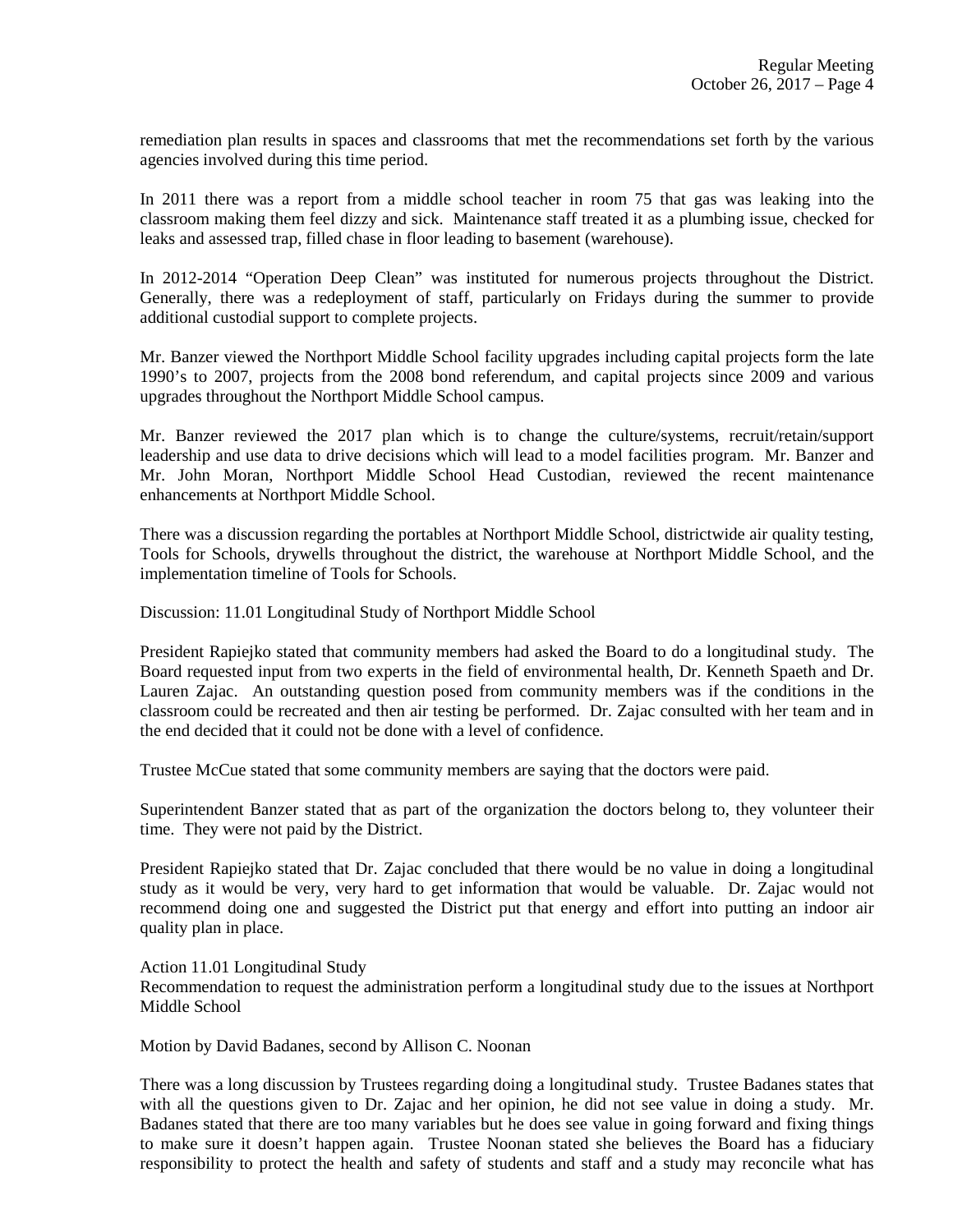happened and make parents and staff members feel that the Board does have their best interests. Trustee McCue stated that she could not vote for doing the study as it would not do anything to improve the situation from the opinions of experts. Trustee Topel stated that she believes work has to be done before doing a longitudinal study such as looking at nurses logs of student illnesses. Trustee McNaughton stated that the District sought the advice of two professionals who do this for a living who said that if a study was done you would not be able to draw conclusions. Mrs. McNaughton was not in favor of doing a study. Vice President Stein stated that the District brought in experts and the advice they gave was invaluable with information from a medical perspective. Mr. Stein stated that there is a need for an improved process, performance and follow-up but he does not agree with doing a longitudinal study. President Rapiejko stated that he has worked with the Suffolk County Department of Health for over 30 years performing environmental testing and that if you don't have confidence in the conclusions you will get you should not do a study.

Final Resolution: Motion Fails Yes: Allison C Noonan No: David Badanes, Lori McCue, Donna McNaughton, Andrew Rapiejko, David Stein, Tammie Topel

Action: Extend Meeting At 10:30 p.m. recommendation to extend the meeting

Motion by David Stein, second by Donna McNaughton Final Resolution: Motion Passes Yes: David Badanes, Lori McCue, Donna McNaughton, Allison C Noonan, Andrew Rapiejko, David Stein, Tammie Topel

Action: 11.01 Study of Nurse Logs

Recommendation to look at nursing logs for Northport Middle School at number of students who complained of illnesses in K-wing and compare to themselves.

Motion by Tammie Topel, second by Allison C Noonan

There was a discussion of Trustee Topel's motion to do a study of the nursing logs. Trustee Topel stated that answers could be given to parents because the District has that data. Trustee Noonan stated that doing this study is not necessarily about getting a conclusion but reconciling and validating the community and staff concerns. President Rapiejko stated that in doing a study you want to minimize the variables and to him it is not practical as there are too many variables. Mr. Rapiejko stated that the District is validating what the community has said by all the actions that Mr. Banzer has undertaken. The way to go is with the plan that Mr. Banzer has laid out and not do studies the experts say will not give any conclusions. Trustee Badanes stated that doing this kind of study would give a little bit of false hope and the reconciliation is the work Mr. Banzer is doing in the four phase program working on the issues and preventing them in the future.

Trustee McCue asked to call the question.

Final Resolution: Motion Fails Yes: Allison C Noonan, Tammie Topel No: David Badanes, Lori McCue, Donna McNaughton, Andrew Rapiejko, David Stein

Action, Discussion: 11.02 Board Policies Recommendation to table item 11.02 until the November 16, 2017 Board of Education meeting

Motion by David Stein, second by Tammie Topel. Final Resolution: Motion Passes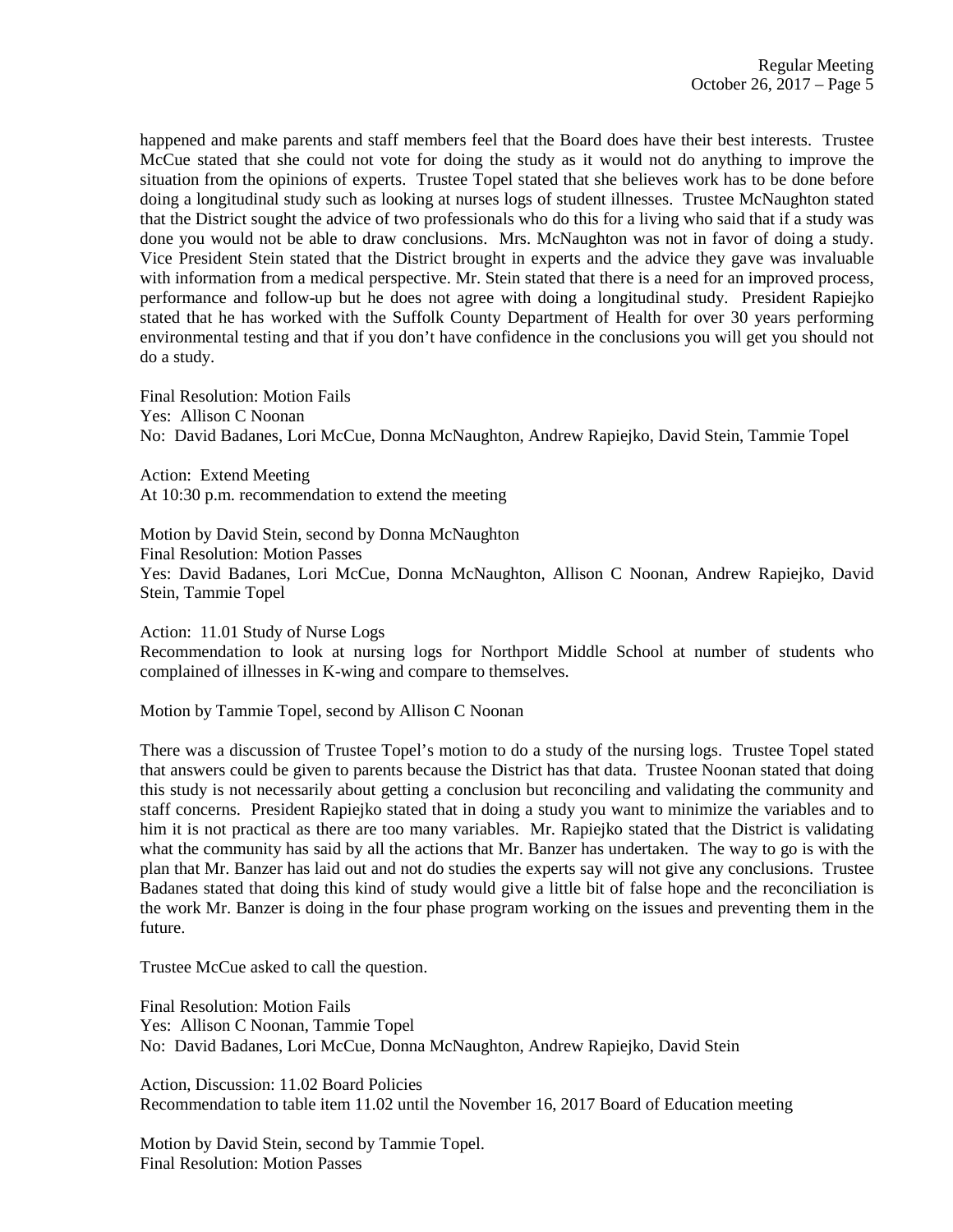Yes: Lori McCue, Donna McNaughton, Andrew Rapiejko, David Stein, Tammie Topel No: David Badanes Abstain: Allison C Noonan

Action, Information: 11.03 New York State School Boards Association Annual Convention Recommendation to table item 11.03 until the November 16, 2017 Board of Education meeting

Motion by Tammie Topel, second by Allison C Noonan. Final Resolution: Motion Passes Yes: David Badanes, Lori McCue, Donna McNaughton, Allison C Noonan, Andrew Rapiejko, David Stein, Tammie Topel

Information: 11.04 Committee Updates

11.04.1 Legislative Advocacy Committee Update from Trustee Badanes

Trustee Badanes stated that the committee met a couple of times and discussed some action items. They are getting more information about Title I and II grants, 611 grants and the next meeting is December 6<sup>th</sup>.

11.04.2 Use of District Facilities Citizen Advisory Committee Update from Vice President Stein

Vice President Stein stated that there was an initial meeting on September  $9<sup>th</sup>$  with the Superintendent. The full committee will be meeting on November  $9<sup>th</sup>$ .

### **9. SUPERINTENDENT'S REPORT, GENERAL - FOR BOARD ACTION**

Action: 9.01 Personnel Actions Report

Recommendation to approve the attached Personnel Actions Report including Addendums and the following resolutions:

 "BE IT RESOLVED, that the Board of Education of the Northport-East Northport Union Free School District, having reviewed an Agreement involving a member of the non-instructional staff in executive session, hereby approves such Agreement and authorizes and directs the Superintendent of Schools and Board of Education President to execute such Agreement on behalf of the Board of Education."

 "BE IT RESOLVED, that the Board of Education hereby directs an employee made known to them in Executive Session to attend a medical examination in order to determine such employee's fitness to perform the responsibilities of the employee's position within the district. Such examination shall occur at a time and location scheduled by the physician and communicated to the employee."

Motion by Tammie Topel, second by Donna McNaughton.

Final Resolution: Motion Passes

Yes: David Badanes, Lori McCue, Donna McNaughton, Allison C Noonan, Andrew Rapiejko, David Stein, Tammie Topel

Action: 9.02 Textbook

Recommendation to receive for a second read and adopt the following textbook:

9.02.1 The Musician's Guide to Theory and Analysis, Clendinning/Marvin, W.W. Norton and Company, 2016 (AP Music Theory, Grades 10-12)

Motion by Tammie Topel, second by Donna McNaughton.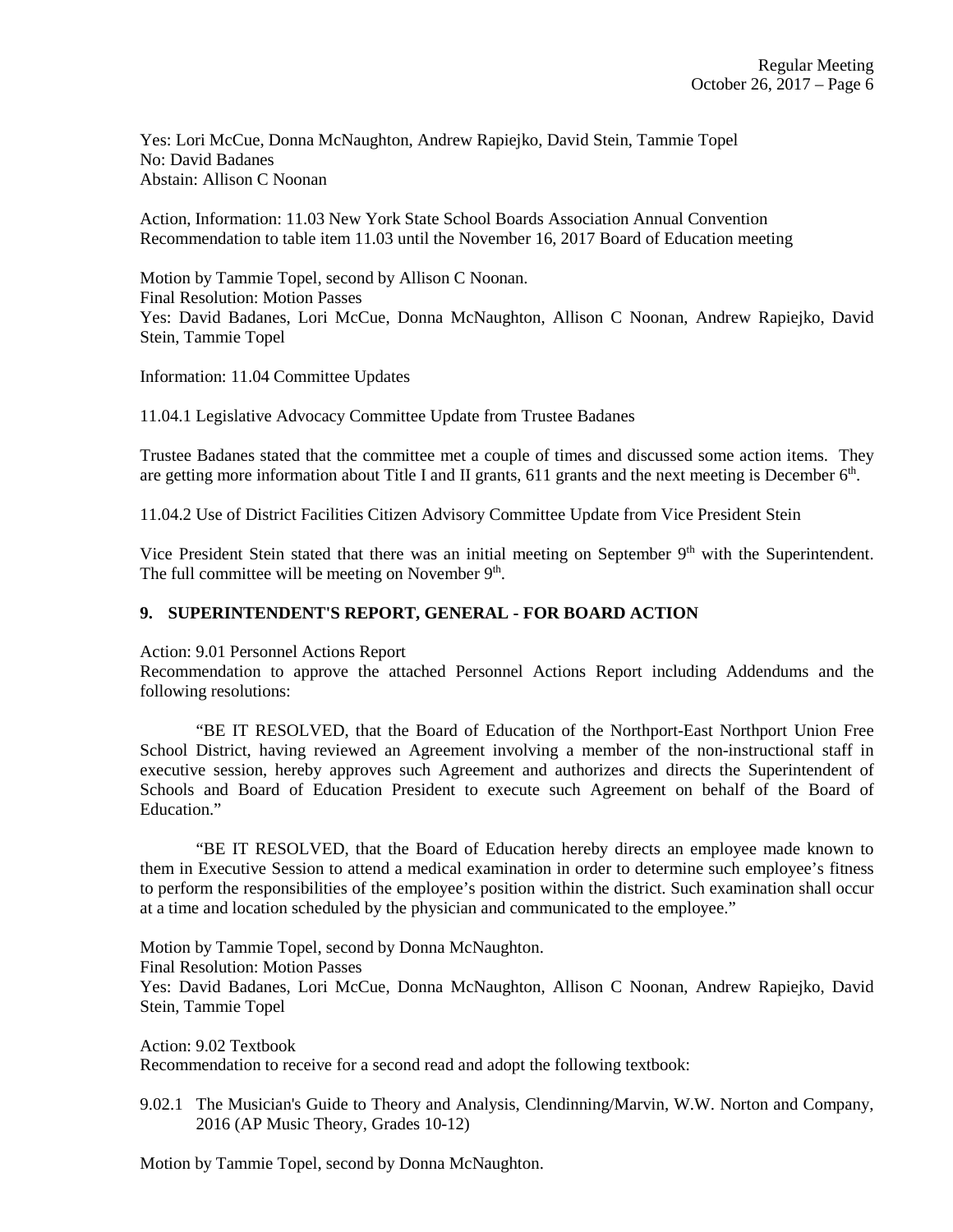Final Resolution: Motion Passes

Yes: David Badanes, Lori McCue, Donna McNaughton, Allison C Noonan, Andrew Rapiejko, David Stein, Tammie Topel

Action: 9.03 Impartial Hearing Officer

Recommendation that the Board appoint Joseph Wooley as Hearing Officer to conduct hearings pursuant to Section 504 of the Rehabilitation Act of 1973 and Section 3214 of the Education Law of the State of New York

Motion by Tammie Topel, second by Donna McNaughton. Final Resolution: Motion Passes Yes: David Badanes, Lori McCue, Donna McNaughton, Allison C Noonan, Andrew Rapiejko, David Stein, Tammie Topel

Action: 9.04 Impartial Hearing Officer Recommendation to approve the following resolution:

"BE IT RESOLVED, that in accordance with Board Policy and State Regulation, the Board of Education approve the appointment of Ms. Lynn Botwinik Almeleh, 11 Lotus Street, Cedarhurst, NY 11516 to serve as Impartial Hearing Officer for the purpose of conducting an impartial hearing in accord with Policy 4321, Program for Students with Disabilities under IDEA and Article 89."

Motion by Tammie Topel, second by Donna McNaughton. Final Resolution: Motion Passes Yes: David Badanes, Lori McCue, Donna McNaughton, Allison C Noonan, Andrew Rapiejko, David Stein, Tammie Topel

## **10. SUPERINTENDENT'S REPORT, FINANCIAL - FOR BOARD ACTION**

Action: 10.01 BIDS Recommendation to take specified action of the following bid:

TRANSPORTATION 10.01.1 AWARD: Transportation for District Students with Disabilities and District Students Attending Out-of-District Schools

Motion by David Badanes, second by David Stein. Final Resolution: Motion Passes Yes: David Badanes, Lori McCue, Donna McNaughton, Allison C Noonan, Andrew Rapiejko, David Stein, Tammie Topel

Action: 10.02 Release of Documents Recommendation to approve the following resolution:

"WHEREAS, the Board of Education is currently engaged in litigation bearing the caption, "Board of Education of the Northport-East Northport UFSD, et al. v. the Long Island Power Authority, et al.", venued in Suffolk County Supreme Court, Index No. 15194-2011; and

WHEREAS, the Board of Education has determined to authorize certain action by its general counsel, Ingerman Smith, LLP with respect to the aforesaid litigation;

NOW THEREFORE BE IT RESOLVED, that the Board of Education herewith authorizes its general counsel, Ingerman Smith, LLP, to release certain documents in connection with a demand for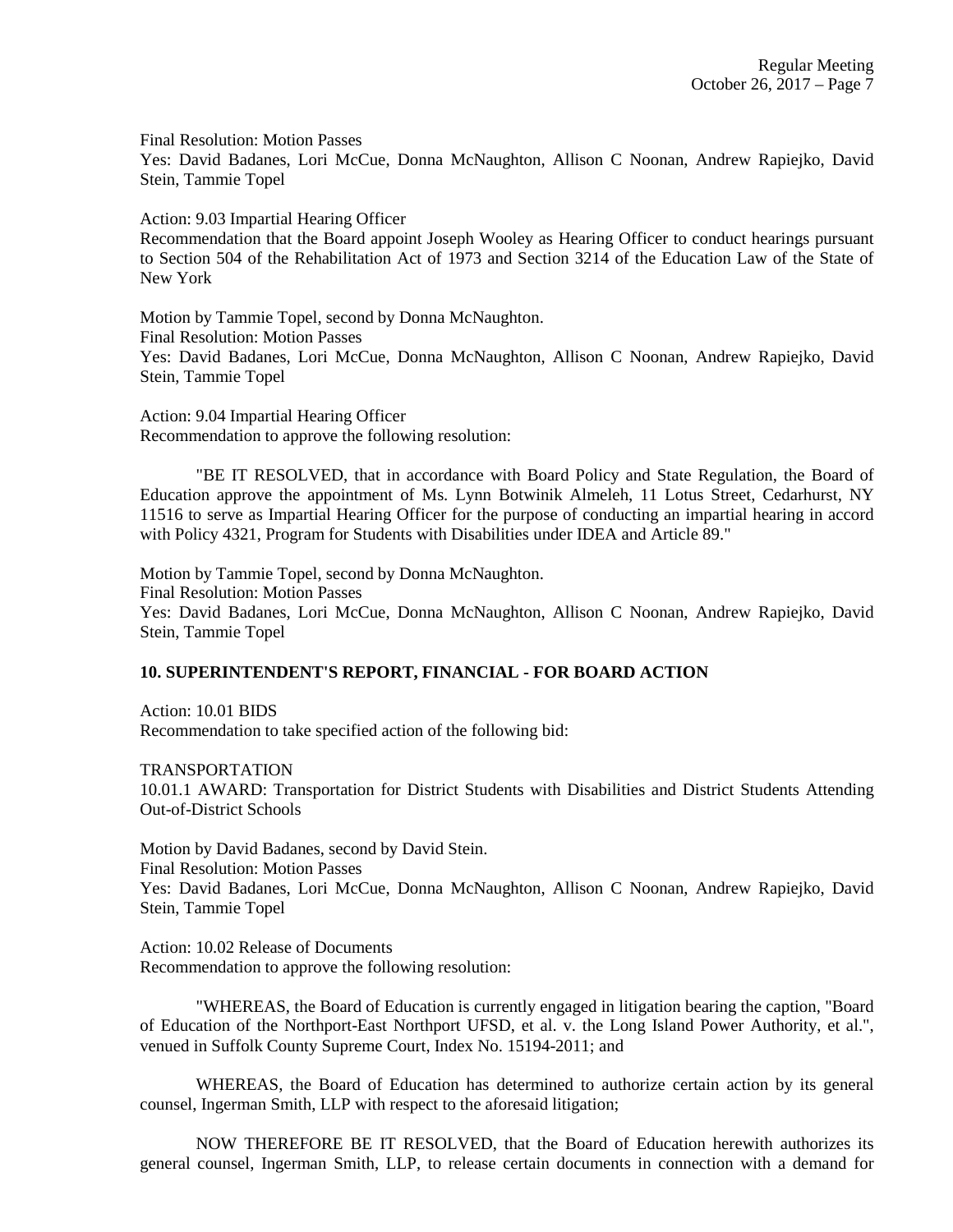discovery made by the Defendents in the above-referenced action, provided to the Board of Education by its prior special counsel, Certilman Balin Adler & Hyman, LLP, concerning the 1997/1998 LIPA/LILCO acquisition and takeover which documents were sent to the Board of Education and/or Northport-East Northport UFSD during the period of retention of Certilman Balin Adler & Hyman, LLP, by the Board of Education, to wit, in or about December 1995 to in or about 2001."

Motion by David Badanes, second by David Stein. Final Resolution: Motion Passes Yes: David Badanes, Lori McCue, Donna McNaughton, Allison C Noonan, Andrew Rapiejko, David Stein, Tammie Topel

Action: 10.03 Davidoff Hutcher & Citron, LLP Recommendation to approve the following resolution:

"BE IT RESOLVED, that the Board of Education hereby authorizes and approves the Retainer Agreement between the Board of Education and Davidoff Hutcher & Citron, LLP for government relations counsel services;

BE IT FURTHER RESOLVED, that the Board of Education hereby authorizes the President of the Board of Education to execute the necessary documents to effectuate said Retainer Agreement on behalf of the Board of Education"

Motion by David Badanes, second by David Stein.

Final Resolution: Motion Passes

Yes: David Badanes, Lori McCue, Donna McNaughton, Allison C Noonan, Andrew Rapiejko, David Stein, Tammie Topel

Action: 10.04 LJM RAD, LLC Recommendation to approve the following resolution:

"BE IT RESOLVED, that the Board of Education hereby authorizes and approves the retention of LJM RAD, LLC for government relations counsel services, subject to the receipt of a Retainer Agreement for said services;

BE IT FURTHER RESOLVED, that the Board of Education hereby authorizes the President of the Board of Education to execute the necessary documents to effectuate said Retainer Agreement on behalf of the Board of Education;

BE IT FURTHER RESOLVED, that the Board of Education hereby authorizes the District to enter into an Intermunicipal Agreement with other participating municipalities for purposes of sharing the costs and expenses associated with the services provided by LJM RAD, LLC; and,

BE IT FURTHER RESOLVED, that the Board of Education hereby authorizes the President of the Board of Education to execute the necessary documents to effectuate said Intermunicipal Agreement on behalf of the Board of Education."

Motion by David Badanes, second by David Stein.

Final Resolution: Motion Passes

Yes: David Badanes, Lori McCue, Donna McNaughton, Allison C Noonan, Andrew Rapiejko, David Stein, Tammie Topel

President Rapiejko read the following statement: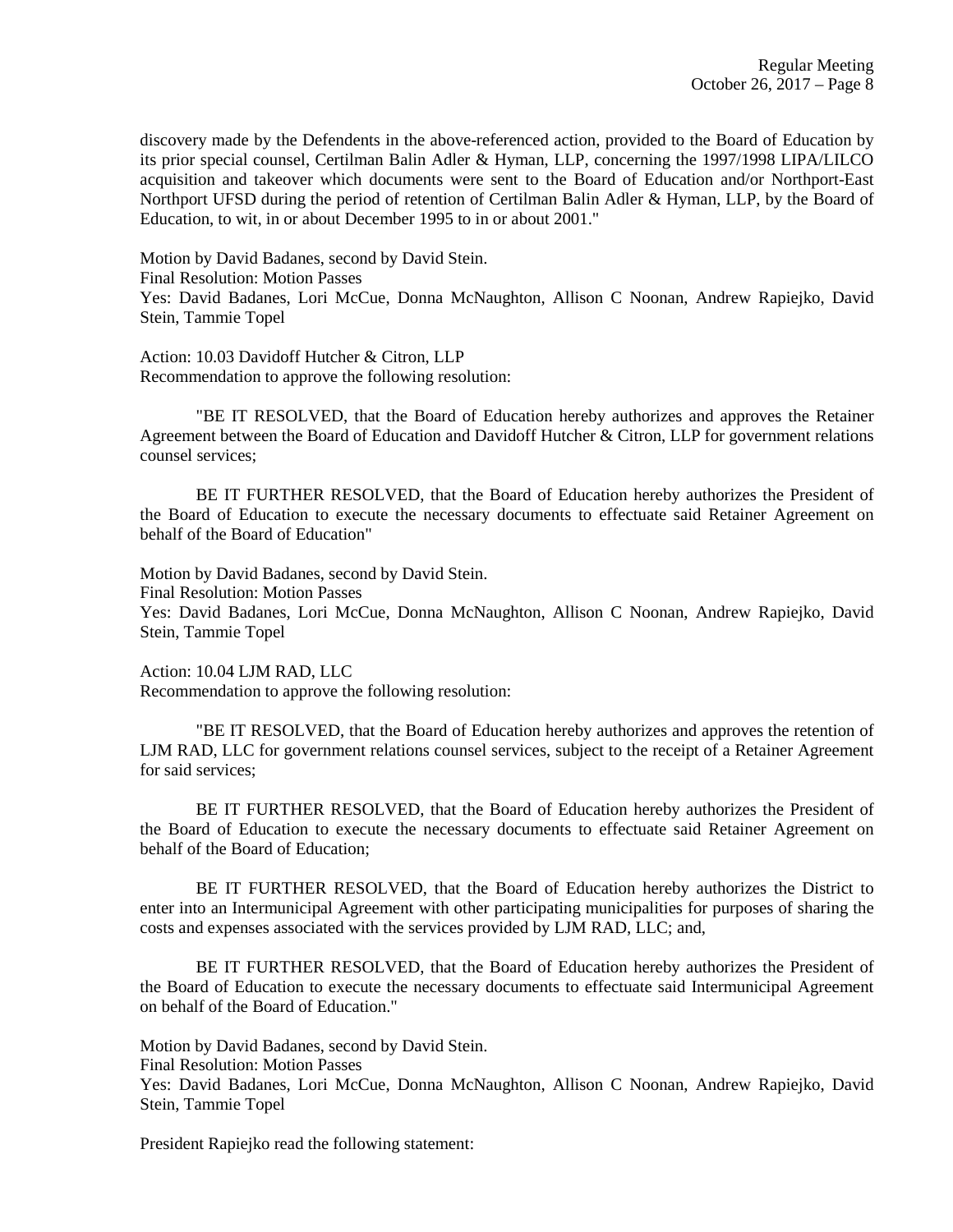"The Board of Education has been engaged in complex litigation involving the attempt by the Long Island Power Authority ("LIPA") to seek drastic reductions to the assessed valuation of the Northport power generating facilities. While the Board of Education has no legal right to participate in the underlying tax challenges which is defended by the Town of Huntington, it has successfully asserted its right to claim in a separate lawsuit against LIPA that LIPA breached its 1997 promise to refrain from filing such challenges.

 The District has been able to keep this matter at bay for seven years. After completion of nearly all preliminary litigation matters, it now appears that our claim that LIPA has breached its promise, and the underlying tax challenge case, will be reaching the point of submission of all issues to the Suffolk County Supreme Court during the 2018 calendar year.

 In addition to this vigorous assertion of rights, the Board tonight has authorized engaging the services of governmental relations counsel. Two firms with expertise in the Legislative and Executive branches of New York State government have been selected to assist the District in this important matter. It is anticipated that these two firms will diligently assert the interests of the District to our state government in tandem with our aggressive posture in the pending litigation. Of course, the Board has authorized our general counsel to pursue amicable resolution of the pending litigation provided the resolution is in the best interests of the District."

Action: 10.05 Toby Walker

Recommendation to approve a Supplementary Education Services Agreement between the Northport-East Northport Union Free School District and Toby Walker for a performance for 8th graders in the amount of \$850.00 (ENMS)

Motion by David Badanes, second by David Stein. Final Resolution: Motion Passes Yes: David Badanes, Lori McCue, Donna McNaughton, Allison C Noonan, Andrew Rapiejko, David Stein, Tammie Topel

#### **12. NEW BUSINESS**

Action: 12.01 Change Board Meeting Date Recommendation to move the November 30, 2017 Board of Education meeting to Wednesday, November 29, 2017

Motion by Allison C Noonan, second by David Badanes. Final Resolution: Motion Passes

Yes: David Badanes, Lori McCue, Donna McNaughton, Allison C Noonan, Andrew Rapiejko, David Stein, Tammie Topel

**13. ADJOURNMENT** - Board policy requires adjournment by 10:30 pm, unless meeting is extended by vote.

Action: 13.01 Adjournment Recommendation to adjourn the meeting

Motion by David Badanes, second by Allison C Noonan.

Final Resolution: Motion Passes

Yes: David Badanes, Lori McCue, Donna McNaughton, Allison C Noonan, Andrew Rapiejko, David Stein, Tammie Topel